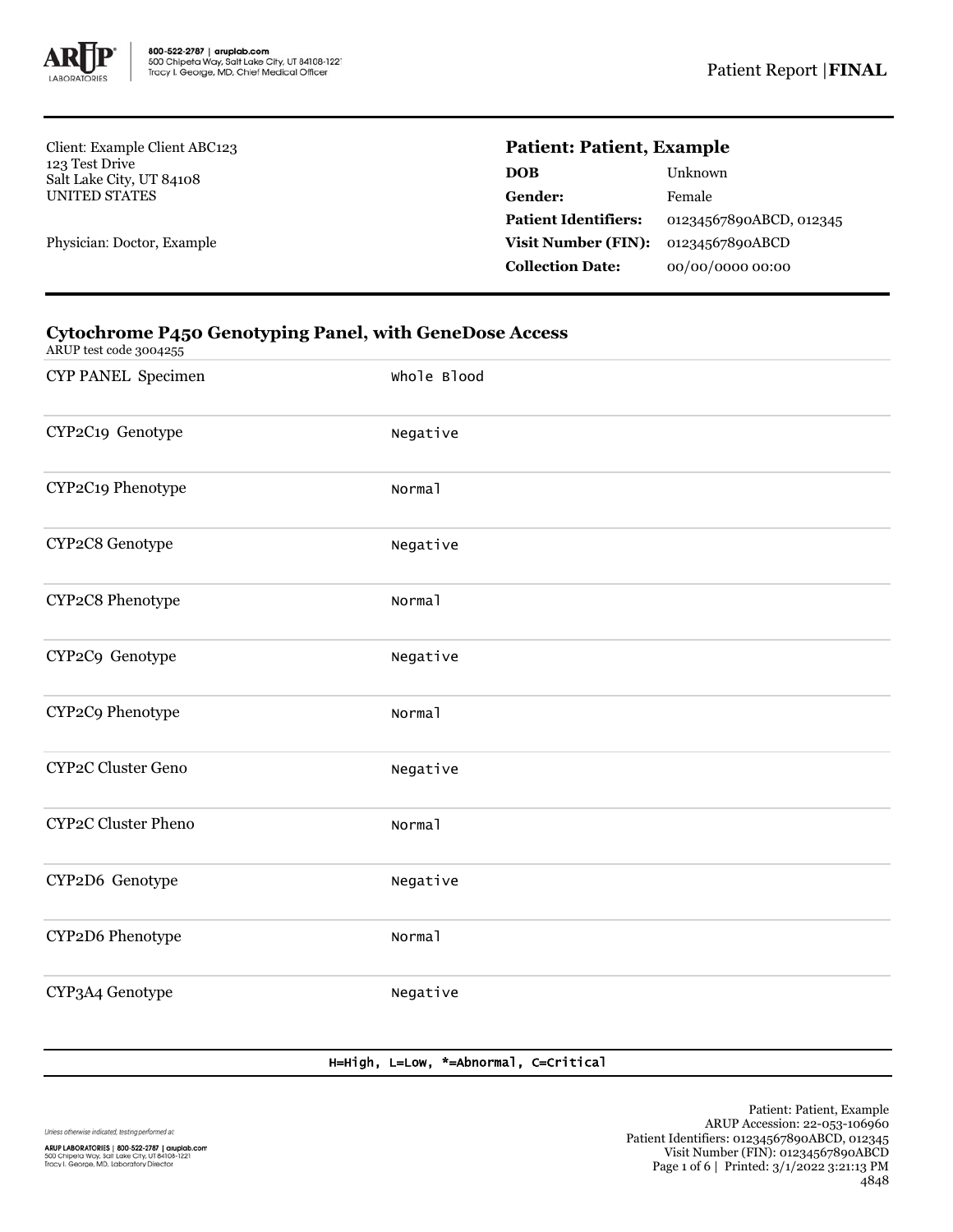

| CYP3A4 Phenotype         | Normal   |
|--------------------------|----------|
| CYP3A5 Genotype          | Negative |
| CYP3A5 Phenotype         | Normal   |
| CYP2B6 Genotype          | Negative |
| CYP2B6 Phenotype         | Normal   |
| CYP PANEL Interpretation | See Note |

H=High, L=Low, \*=Abnormal, C=Critical

Unless otherwise indicated, testing performed at: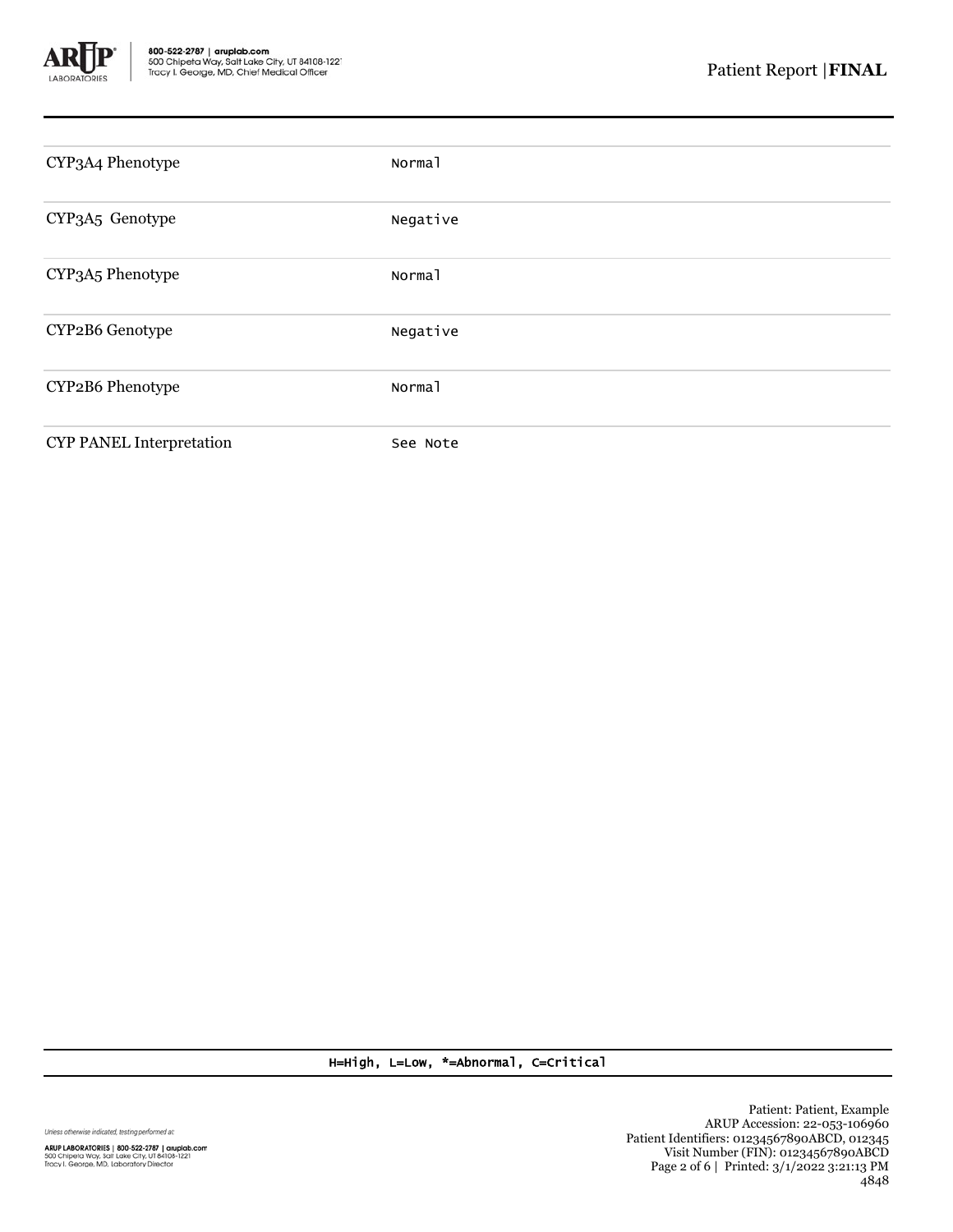

Section 79-1 of New York State Civil Rights Law requires informed consent be obtained from patients (or their legal guardians) prior to pursuing genetic testing. These forms must<br>be kept on file by the ordering physician. Consent forms for<br>genetic testing are available at www.aruplab.com. Incidental<br>findings are not reported unless clin available upon request.

The following CYP2C19 allele(s) were detected: Neg/Neg. This result predicts the normal metabolizer phenotype.

Recommendation: Guidelines for genotype-based dosing are published by the Clinical Pharmacogenetics Implementation Consortium (CPIC) and other organizations. See : https://www.pharmgkb.org/

The following CYP2C8 allele(s) were detected: Neg/Neg. This result predicts the normal metabolizer phenotype.

The following CYP2C9 allele(s) were detected: Neg/Neg. This result predicts the normal metabolizer phenotype, with an activity score of 2 of 2.

Recommendation: Guidelines for genotype-based dosing are published by the Clinical Pharmacogenetics Implementation Consortium (CPIC) and other organizations. See: https://www.pharmgkb.org/

The 2C cluster variant (rs12777823) was not detected. This result predicts a normal phenotype and is not expected to contribute to warfarin dosing estimates.

The following CYP2D6 allele(s) were detected: Neg/Neg. This result predicts the normal metabolizer phenotype with an activity score estimated at 2 of 2.

Recommendation: Guidelines for genotype-based dosing are published by the Clinical Pharmacogenetics Implementation Consortium (CPIC) and other organizations. See: https://www.pharmgkb.org/

The following CYP3A4 allele(s) were detected: Neg/Neg. This result predicts the normal metabolizer phenotype.

The following CYP3A5 allele(s) were detected: Neg/Neg. This result predicts the normal metabolizer phenotype.

Recommendation: Guidelines for genotype-based dosing are published by the Clinical Pharmacogenetics Implementation Consortium (CPIC) and can be found at: https://www.pharmgkb.org/.

The following CYP2B6 alleles were detected: Neg/Neg. This result predicts the normal metabolizer phenotype.

Recommendation: Guidelines for gene-based dosing are published by the Clinical Pharmacogenetics Implementation Consortium (CPIC) and other organizations. See https://www.pharmgkb.org

This result has been reviewed and approved by

BACKGROUND INFORMATION: Cytochrome P450 Genotyping Panel

CHARACTERISTICS: The cytochrome P450 (CYP) isozymes 2B6 2C19<br>2C8, 2C9, 2D6 and the CYP3A subfamily are involved in the<br>metabolism of many drugs. Variants in the genes that code for<br>CYP2B6, CYP2C19, CYP2C8, CYP2C9, CYP2D6, explain non-standard dose requirements, therapeutic failure, or

#### H=High, L=Low, \*=Abnormal, C=Critical

Unless otherwise indicated, testing performed at:

ARUP LABORATORIES | 800-522-2787 | aruplab.com 500 Chipeta Way, Salt Lake City, UT 84108-1221<br>Tracy I. George, MD, Laboratory Director

Patient: Patient, Example ARUP Accession: 22-053-106960 Patient Identifiers: 01234567890ABCD, 012345 Visit Number (FIN): 01234567890ABCD Page 3 of 6 | Printed: 3/1/2022 3:21:13 PM 4848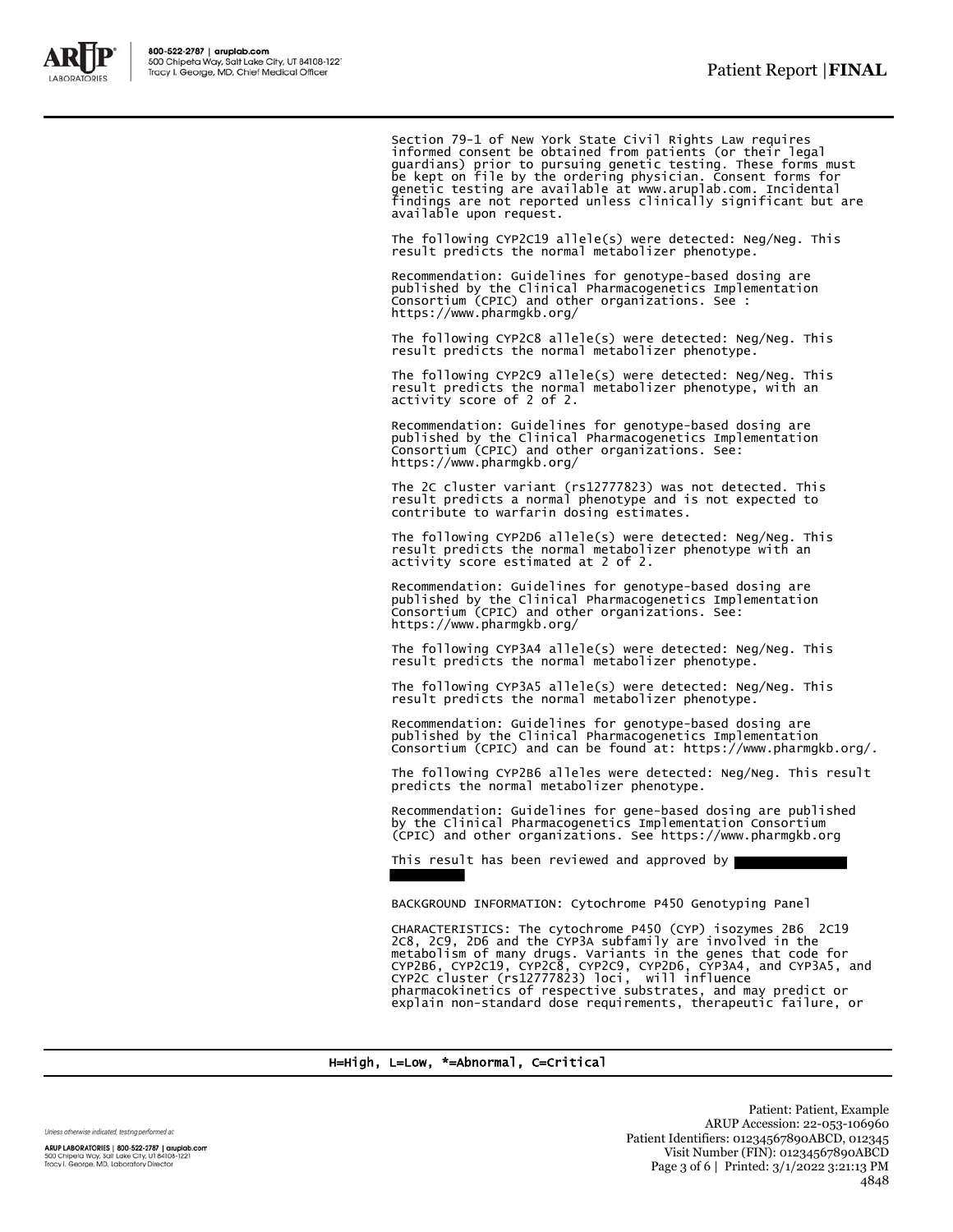

adverse reactions. INHERITANCE: Autosomal codominant. CAUSE: Gene variants affect enzyme function. VARIANTS TESTED: (Variants are numbered according to the following transcripts:<br>CYP2C19 NM\_000769, CYP2C8 NM\_000770, CYP2C9 NM\_000771, 2C<br>cluster rs12777823, CYP2D6 M33388 sequence, CYP3A4 NM\_017460,<br>CYP3A5 NM\_000777, and CYP2B6 NM\_000767) Negative: No variants detected is predictive of the \*1 functional allele. CYP2C19\*2: rs4244285, c.681G>A; rs12769205, c.332-23A>G CYP2C19\*3: rs4986893, c.636G>A CYP2C19\*4A: rs28399504, c.1A>G CYP2C19\*4B: rs28399504, c.1A>G; rs12248560, c.-806C>T CYP2C19\*5: rs56337013, c.1297C>T CYP2C19\*6: rs72552267, c.395G>A CYP2C19\*7: rs72558186, c.819+2T>A CYP2C19\*8: rs41291556, c.358T>C CYP2C19\*9: rs17884712, c.431G>A CYP2C19\*17: rs12248560, c.-806C>T CYP2C19\*35: rs12769205, c.332-23A>G CYP2C8\*2: rs11572103, c.805A>T CYP2C8\*3: rs10509681, c.1196A>G CYP2C8\*4: rs1058930, c.792C>G CYP2C rs12777823, g.96405502 G>A CYP2C9\*2: rs1799853, c.430C>T CYP2C9\*3: rs1057910, c.1075A>C CYP2C9\*4: rs56165452, c.1076T>C CYP2C9\*5: rs28371686, c.1080C>G CYP2C9\*6: rs9332131, c.818del CYP2C9\*8: rs7900194, c.449G>A CYP2C9\*11: rs28371685, c.1003C>T CYP2C9\*12: rs9332239, c.1465C>T CYP2D6\*2: rs16947, g.2850C>T; rs1135840, g.4180G>C CYP2D6\*2A: rs1080985, g.-1584C>G; rs16947, g.2850C>T; rs1135840, g.4180G>C CYP2D6\*3: rs35743686, g.2549del CYP2D6\*4: rs1065852, g.100C>T; rs3892097, g.1846G>A; rs1135840, g.4180G>C CYP2D6\*5: gene deletion CYP2D6\*6: rs5030655, g.1707del; rs1135840, g.4180G>C CYP2D6\*7: rs5030867, g.2935A>C CTFZD0"0. 133838867, g.2935A>C<br>CYP2D6\*7: rs5030867, g.2935A>C<br>CYP2D6\*8: rs5030865, g.1758G>T; rs16947, g.2850C>T; rs1135840, g.4180G>C CYP2D6\*9: rs5030656, g.2615\_2617del CYP2D6\*10: rs1065852, g.100C>T; rs1135840, g.4180G>C CYP2D6\*11: rs1080985, g.-1584C>G; rs201377835, g.883G>C; rs16947, g.2850C>T; rs1135840, g.4180G>C CYP2D6\*13: a CYP2D7-derived exon 1 conversion CYP2D6\*14: rs5030865, g.1758G>A; rs16947, g.2850C>T; rs1135840, g.4180G>C CYP2D6\*15: rs774671100, g.137\_138insT CYP2D6\*17: rs28371706, g.1023C>T; rs16947, g.2850C>T; rs1135840, g.4180G>C CYP2D6\*29: rs16947, g.2850C>T; rs59421388, g.3183G>A; rs1135840, g.4180G>C CYP2D6\*35: rs769258, g.31G>A; rs16947, g.2850C>T; rs1135840, g.4180G>C; rs1080985, g.- 1584C>G CYP2D6\*36: a CYP2D6\*10 carrying a CYP2D7-derived exon 9 conversion CYP2D6\*36-\*10: a CYP2D6\*36 and a CYP2D6\*10 in tandem CYP2D6\*40: rs28371706, g.1023C>T, rs16947, g.2850C>T; rs1135840, g.4180G>C; rs72549356, c.1863\_1864ins TTTCGCCCCTTTCGCCCC CYP2D6\*41: rs16947, g.2850C>T; rs28371725, g.2988G>A; rs1135840,

H=High, L=Low, \*=Abnormal, C=Critical

Unless otherwise indicated, testing performed at:

ARUP LABORATORIES | 800-522-2787 | aruplab.com 500 Chipeta Way, Salt Lake City, UT 84108-1221<br>Tracy I. George, MD, Laboratory Director

Patient: Patient, Example ARUP Accession: 22-053-106960 Patient Identifiers: 01234567890ABCD, 012345 Visit Number (FIN): 01234567890ABCD Page 4 of 6 | Printed: 3/1/2022 3:21:13 PM 4848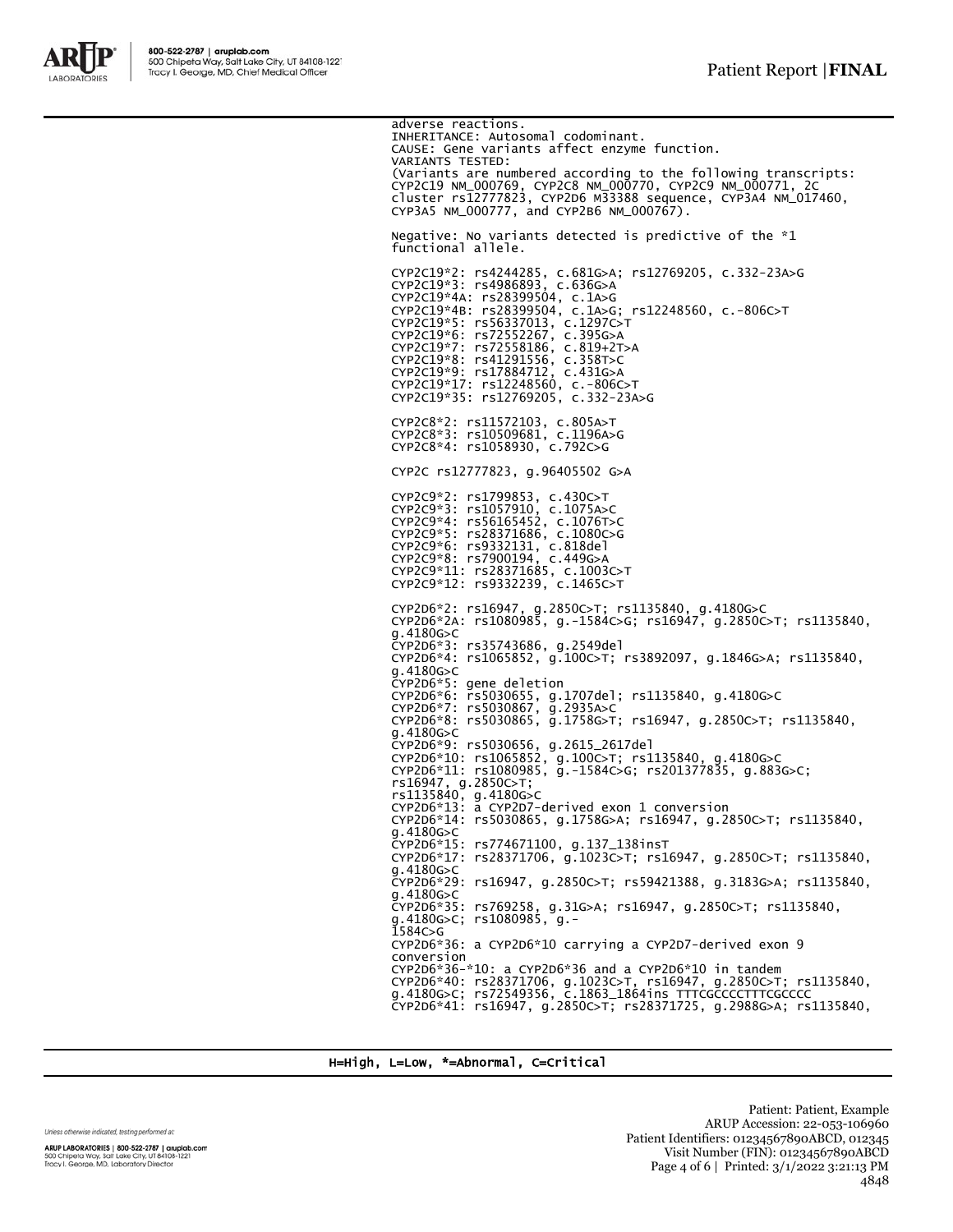

g.4180G>C<br>CYP2D6\*42: rs16947, g.2850C>T; rs1135840, g.4180G>C; rs72549346, g.3259\_3260insGT CYP2D6\*49: rs1065852, g.100C>T; rs1135822, g.1611T>A; rs1135840, g.4180G>C CYP2D6\*69: rs1065852, g.100C>T; rs16947, g.2850C>T; rs28371725, g.2988G>A; rs1135840,  $g.2988G>A$ ; rs1135840,<br>g.4180G>C CYP2D6\*114: rs1065852, g.100C>T; rs5030865, g.1758G>A; rs16947, g.2850C>T; rs1135840,  $q.4180<sub>G>C</sub>$ DUP: complete gene duplications CYP2B6\*4: rs2279343, c.785A>G CYP2B6\*6: rs3745274, c.516G>T; rs2279343, c.785A>G CYP2B6\*7: rs3745274, c.516G>T; rs2279343, c.785A>G; rs3211371, c.1459C>T CYP2B6\*9: rs3745274, c.516G>T CYP2B6\*18: rs28399499, c.983T>C CYP2B6\*22: rs34223104, c.-82T>C CYP2B6\*36: rs34223104, c.-82T>C; rs3745274, c.516G>T; rs2279343, c.785A>G CYP3A4\*1B: rs2740574, c.-392G>A CYP3A4\*15: rs4986907, c.485G>A CYP3A4\*22: rs35599367, c.522-191C>T CYP3A5\*3: rs776746, c.219-237A>G CYP3A5\*6: rs10264272, c.624G>A CYP3A5\*7: rs41303343, c.1035dup CLINICAL SENSITIVITY: Drug-dependent. METHODOLOGY: Polymerase chain reaction (PCR) and fluorescence monitoring. Sequencing is only performed if needed to characterize a duplicated CYP2D6 gene. ANALYTICAL SENSITIVITY AND SPECIFICITY: Greater than 99 percent. LIMITATIONS: Only the targeted variants will be detected by this<br>panel, and assumptions about phase and content are made to<br>assign alleles. Publicly available sources such as the<br>www.pharmvar.org or www.pharmgkb.org provid phenotype predictions and allele frequencies. A combination of the CYP2D6\*5 (gene deletion) and a CYP2D6 gene duplication cannot be specifically identified; however, this combination is not expected to adversely affect the phenotype prediction. Diagnostic errors can occur due to rare sequence variations. Risk of therapeutic failure or adverse reactions with gene substrates may be affected by genetic and non-genetic factors that are not detected by this test. This result does not replace

Please note the information contained in this report does not contain medication recommendations, and should not be interpreted as recommending any specific medications. Any dosage adjustments or other changes to medications should be evaluated in consultation with a medical provider.

the need for therapeutic drug or clinical monitoring.

This test was developed and its performance characteristics determined by ARUP Laboratories. It has not been cleared or approved by the US Food and Drug Administration. This test was performed in a CLIA certified laboratory and is intended for clinical purposes.

Counseling and informed consent are recommended for genetic testing. Consent forms are available online.

CYP PANEL, GeneDose Link See Note

### H=High, L=Low, \*=Abnormal, C=Critical

Unless otherwise indicated, testing performed at:

ARUP LABORATORIES | 800-522-2787 | aruplab.com 500 Chipeta Way, Salt Lake City, UT 84108-1221<br>Tracy I. George, MD, Laboratory Director

Patient: Patient, Example ARUP Accession: 22-053-106960 Patient Identifiers: 01234567890ABCD, 012345 Visit Number (FIN): 01234567890ABCD Page 5 of 6 | Printed: 3/1/2022 3:21:13 PM 4848